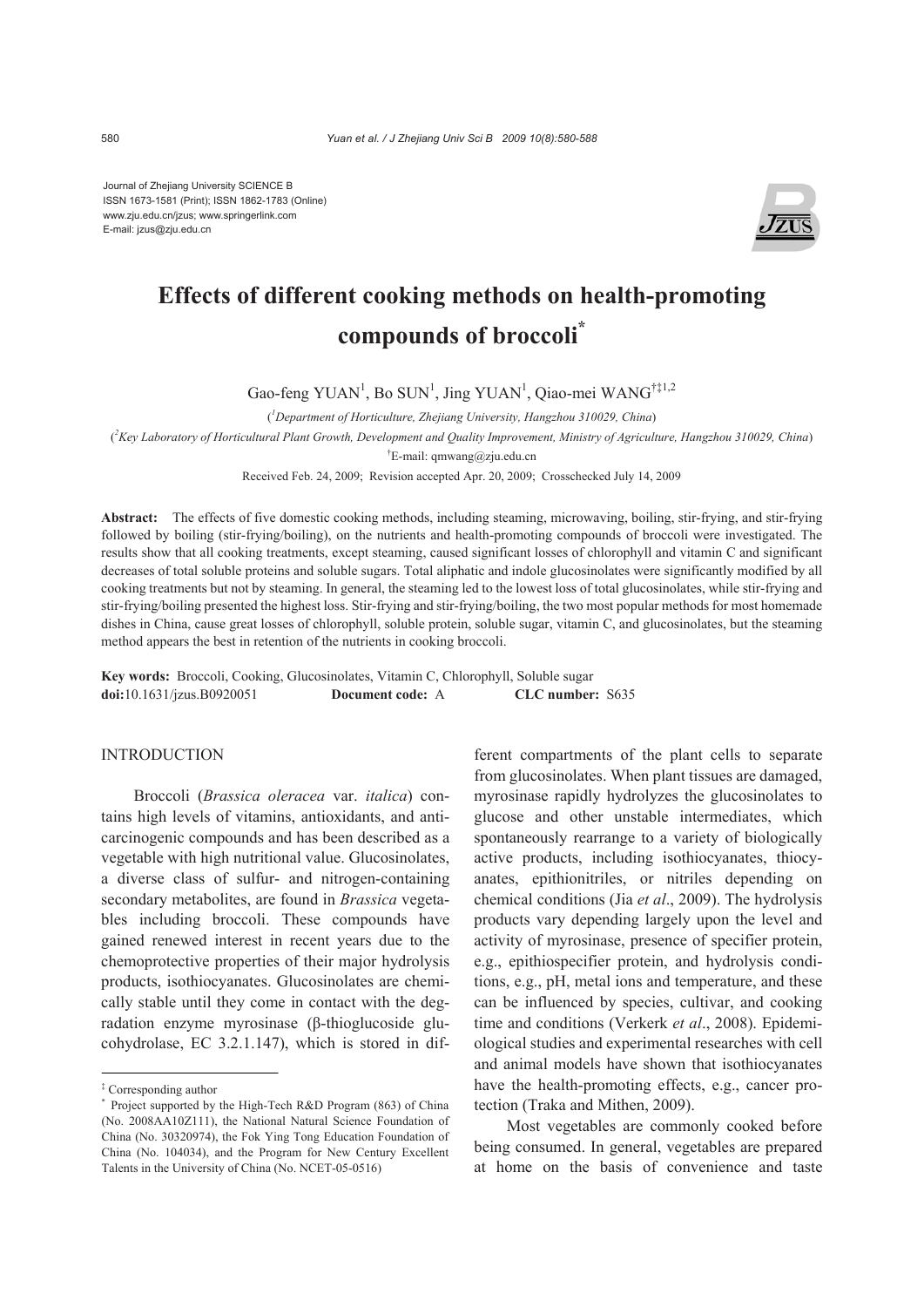preference rather than retention of nutrient and health-promoting compounds (Masrizal *et al*., 1997). It is known that cooking induces significant changes in chemical composition, affecting the bioavailability and content of chemopreventive compounds in vegetables. Cooking methods were shown to affect the contents of nutrient and health-promoting compounds such as vitamin C, carotenoids, polyphenols, and glucosinolates in broccoli (Cieslik *et al*., 2007; Lin and Chang, 2005; Sikora *et al*., 2008; Vallejo *et al*., 2002). The cooking procedures such as boiling and microwaving used in these studies were based on the dietary habit in western society. In contrast, stir-frying and stir-frying followed by boiling (stir-frying/boiling) are used to prepare most homemade dishes in China (Liu and Li, 2000). Data on the effects of stir-frying and stir-frying/boiling on nutritional properties of broccoli are still limited. A more integrated analysis of nutritional change of broccoli is needed to obtain insight into the effects of Chinese traditional cooking methods, stir-frying and stirfrying/boiling, as well as boiling, microwaving, and steaming. The purpose of this study is to investigate the effects of five different cooking procedures on the nutrients (vitamin C, soluble protein and sugar) and phytochemical compounds (carotenoids and glucosinolates) in broccoli.

# MATERIALS AND METHODS

#### **Plant materials**

Broccoli heads (*Brassica oleracea* var. *italica* cv. Youxiu) of prime quality were harvested in the early morning, immediately top-iced, and transported to the laboratory within 10 min. Broccoli heads were cleaned by removing the inedible parts and then chopped into homogeneous pieces.

#### **Processing treatments**

In boiling method, 200 g of homogeneous pieces of broccoli were immersed in 400 ml of boiling water, which instantly made boiling. The broccoli was drained off after being boiled for 5 min. Steaming was conducted by suspending 200 g of cut broccoli above 200 ml of boiling water for 5 min in a steamer with a lid. A microwave oven (LG Electronics, Tianjin Appliances Co., Ltd., Tianjin, China) at full power (1000 W) for 5 min was used for microwaving. 200 g of broccoli were placed in a plate and 10 ml water was added to prevent broccoli from being burned during cooking. The broccoli in the plate was placed in the microwave oven for 5-min cooking, and then drained off. For stir-frying, the soybean oil (10 ml) was preheated to 140  $^{\circ}$ C in a wok and broccoli (200 g) was placed in and stir-fried for 5 min. At the end of each trial, samples were drained off and dabbed with blotting paper to allow for the absorption of exceeding oil. For stir-frying/boiling, the soybean oil (10 ml) was preheated to 140  $^{\circ}$ C in a wok and broccoli (200 g) was placed in and stir-fried for 2 min. Then tap water (50 ml) was added, and they were further cooked in the closed wok for 3 min and then drained in the same way as for the stir-fried broccoli.

Each process was conducted three times in a randomized way for all the five cooking methods. Fresh and cooked broccoli was taken immediately for vitamin C analysis. The rest of the broccoli materials were frozen by liquid  $N_2$  and kept in polyethylene bags at −70 °C. Parts of frozen samples were freeze-dried for glucosinolate assay.

#### **Chlorophyll determination**

Broccoli (0.5 g) was grinded and extracted in 10 ml of 80% (v/v) acetone. The extract was centrifuged at 1500×*g* for 10 min at room temperature and the residue was removed. Total chlorophyll content was determined by recording the absorbance at 652 nm with a spectrophotometer. Total chlorophyll content was estimated by mg/g fresh weight (FW).

#### **Total soluble protein determination**

Frozen samples (0.5 g) were grinded, homogenized in 5 ml of 50 mmol/L phosphate-buffered saline (PBS) buffer (pH 7.8), and then centrifuged at 12000 $\times$ *g* for 20 min at 4 °C. The soluble protein content in the supernatant was determined according to the method of Bradford (1976), using bovine serum albumin as standard. Results are expressed as mg soluble protein/g FW.

## **Total soluble sugar determination**

Frozen samples (2.0 g) were grinded and extracted with 6 ml of boiling  $80\%$  (v/v) ethanol for 30 min, followed by centrifugation at 10000×*g* at 4 °C for 10 min. The process was repeated for complete extraction. Total soluble sugar content was determined using anthrone reagent and glucose as standard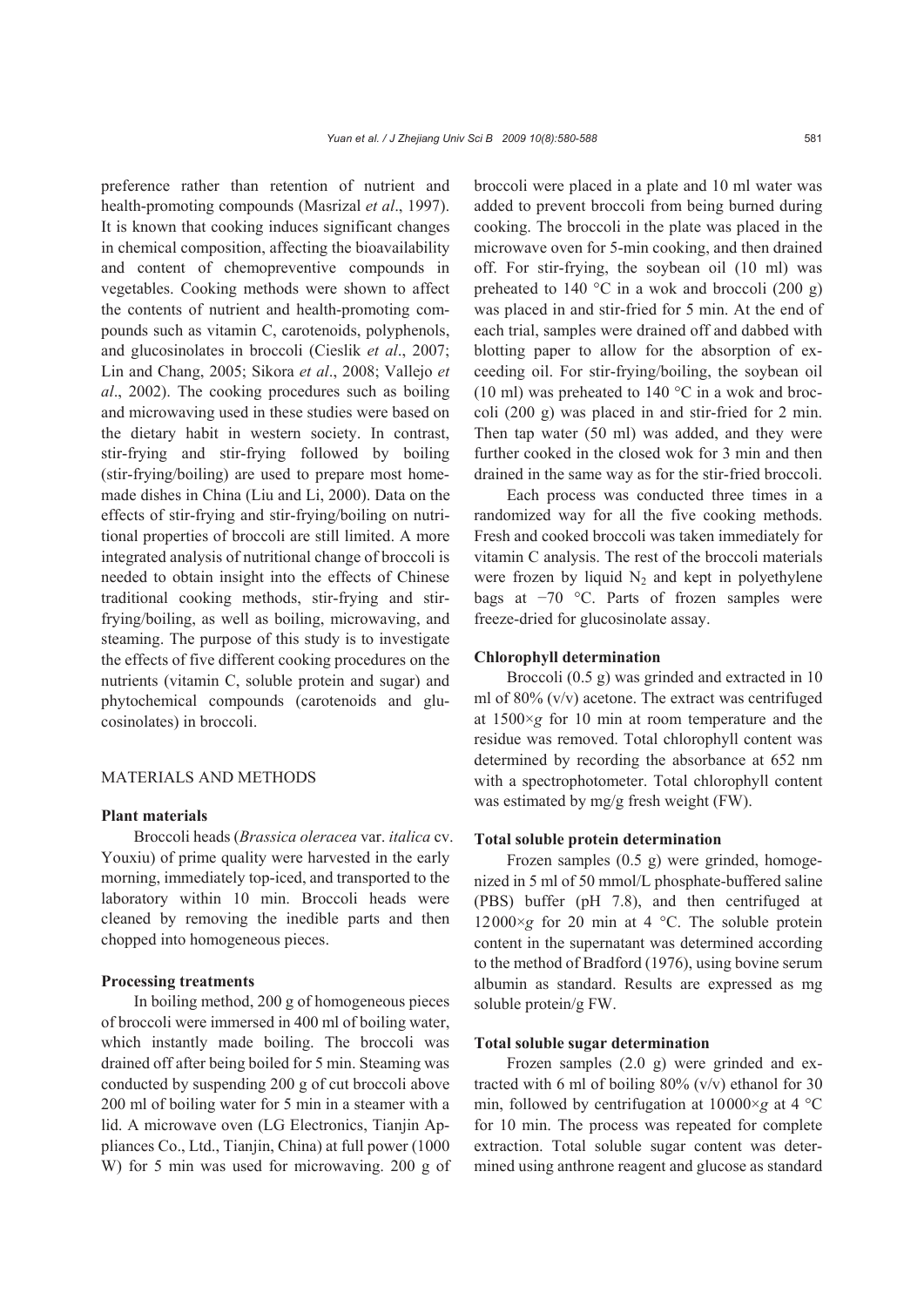(Roe, 1955). Results are expressed as mg soluble sugar/g FW.

#### **Total carotenoid determination**

5 g of florets were grinded and extracted with a mixture of acetone and petroleum ether  $(1:1, v/v)$ repeatedly using the mortar and pestle until a colorless residue was obtained. The upper phase was collected and combined with crude extracts after washed for several times with water. The extracts were made up to a known volume with petroleum ether. Total carotenoid content was determined by recording the absorbance at 451 nm with a spectrophotometer. Total carotenoid was estimated by mg/100 g FW.

#### **Vitamin C determination**

Vitamin C content was determined according to the Association of Official Analytical Chemists (AOAC) Official Method 985.33 (2,6-dichloroindophenol titrimetric method) (AOAC, 1990). Vitamin C content is expressed as mg/100 g FW.

#### **Glucosinolate assay**

Glucosinolates were extracted and converted to desulphoglucosinolate, as described by our early report (Jia *et al*., 2009). High performance liquid chromatography (HPLC) analysis of desulphoglucosinolate was conducted using a Shimadzu-mode VP liquid chromatograph with a dual wavelength spectrophotometer, as previously reported (Jia *et al*., 2009). Otho-nitrophenyl-β-D-galatopyranoside (Sigma, USA) was used as an internal standard for HPLC analysis. Contents of individual glucosinolates were calculated according to published response factors (Haughn *et al*., 1991). The integrated area of the desulphoglucosinolates peak was converted to a molar amount by assuming that this compound has a molar extinction coefficient at 226 nm equal to that of sinigrin.

## **Statistical analysis**

Statistical analysis was performed using the SPSS package program version 11.5 (SPSS Inc., Chicago, IL, USA). Data were analyzed by one-way analysis of variance (ANOVA), followed by Duncan's multiple range post-hoc test. Results are expressed as mean±*SD* of triplicate samples. Differences were considered significant at *P*<0.05.

## RESULTS

## **Effect of cooking on chlorophyll**

Chlorophyll content of broccoli untreated and broccoli cooked under different conditions is presented in Fig.1. The chlorophyll content in boiled, stir-fried/boiled, stir-fried, and microwaved broccoli was reduced by 27%, 23%, 18%, and 16%, respectively (*P*<0.05), while it was almost unchanged in steamed broccoli.



**Fig.1 The chlorophyll content in broccoli cooked by different methods** 

Each value is mean±*SD* of three replicate samples. Values not sharing a common letter are significantly different at *P*<0.05. Cooking methods: 1. Raw; 2. Boiled; 3. Streamed; 4. Microwaved; 5. Stir-fried; 6. Stir-fried/boiled

# **Effect of cooking on total soluble proteins and soluble sugars**

The total soluble proteins and soluble sugars were significantly affected by all cooking treatments (*P*<0.05) (Fig.2). The highest contents of total soluble proteins and soluble sugars  $(2.6 \text{ m/g FW}$  and  $3.5 \text{ mg/g}$ FW, respectively) in broccoli were obtained after steaming. The lowest retention of total soluble proteins was observed in broccoli after boiling and stirfrying/boiling, while the lowest retention of total soluble sugars was found in broccoli after stirfrying/boiling and stir-frying (Fig.2).

# **Effect of cooking on vitamin C and total carotenoids**

All cooking treatments, except steaming, caused a dramatic loss of vitamin C (*P*<0.05). The greatest loss of vitamin C was observed in broccoli after stir-frying/boiling and boiling (38% and 33%, respectively) treatments, followed by microwaving and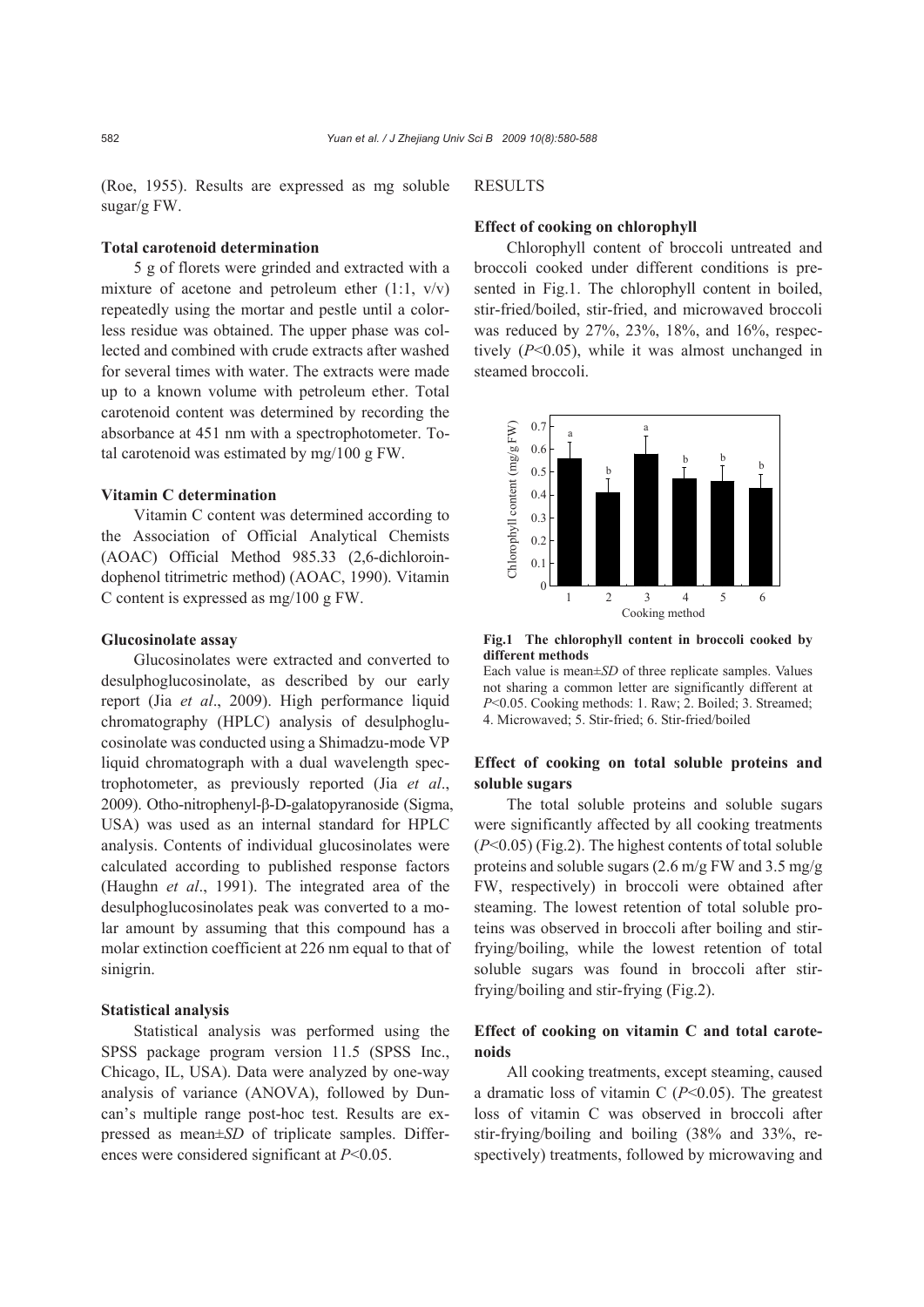stir-frying (16% and 24%, respectively) treatments. In contrast, steaming did not cause any significant loss of vitamin C, compared with the raw sample (Fig.3).



**Fig.2 The contents of total soluble proteins and soluble sugars in broccoli cooked by different methods**  Each value is mean±*SD* of three replicate samples. Values not sharing a common letter are significantly different at *P*<0.05. Cooking methods: 1. Raw; 2. Boiled; 3. Streamed; 4. Microwaved; 5. Stir-fried; 6. Stir-fried/boiled



**Fig.3 The contents of vitamin C and total carotenoids in broccoli cooked by different methods** 

Each value is mean±*SD* of three replicate samples. Values not sharing a common letter are significantly different at *P*<0.05. Cooking methods: 1. Raw; 2. Boiled; 3. Streamed; 4. Microwaved; 5. Stir-fried; 6. Stir-fried/boiled

The cooking methods of microwaving, steaming, and stir-frying mostly kept the content of total carotenoids after cooking (Fig.3), while boiling and stir-frying/boiling caused the loss of total carotenoids by 13% and 28%, respectively (*P*<0.05) (Fig.3).

# **Effect of cooking on total and individual glucosinolates**

The contents of total and individual glucosinolates were quantitatively determined in broccoli cooked by different methods. The main aliphatic glucosinolates in broccoli were glucoraphanin, followed by glucoiberin, while the main indole glucosinolates were glucobrassicin and neoglucobrassicin (Table 1). The glucosinolate profile of broccoli in our study was consistent with the previous reports (Jia *et al*., 2009; Schreiner *et al*., 2006).

The contents of total aliphatic and indole glucosinolates in broccoli after different cooking treatments are presented in Fig.4. Total aliphatic glucosinolates were significantly decreased by 55%, 54%, 60%, and 41%, respectively in stir-fried, stir-fried/boiled, microwaved, and boiled broccoli (*P*<0.05). However, the contents of total aliphatic glucosinolates remained almost unchanged in steamed broccoli (Fig.4).



**Fig.4 The contents of total aliphatic and indole glucosinolates in broccoli cooked by different methods**  Each value is mean±*SD* of three replicate samples. Values not sharing a common letter are significantly different at *P*<0.05. DW: dry weight. Cooking methods: 1. Raw; 2. Boiled; 3.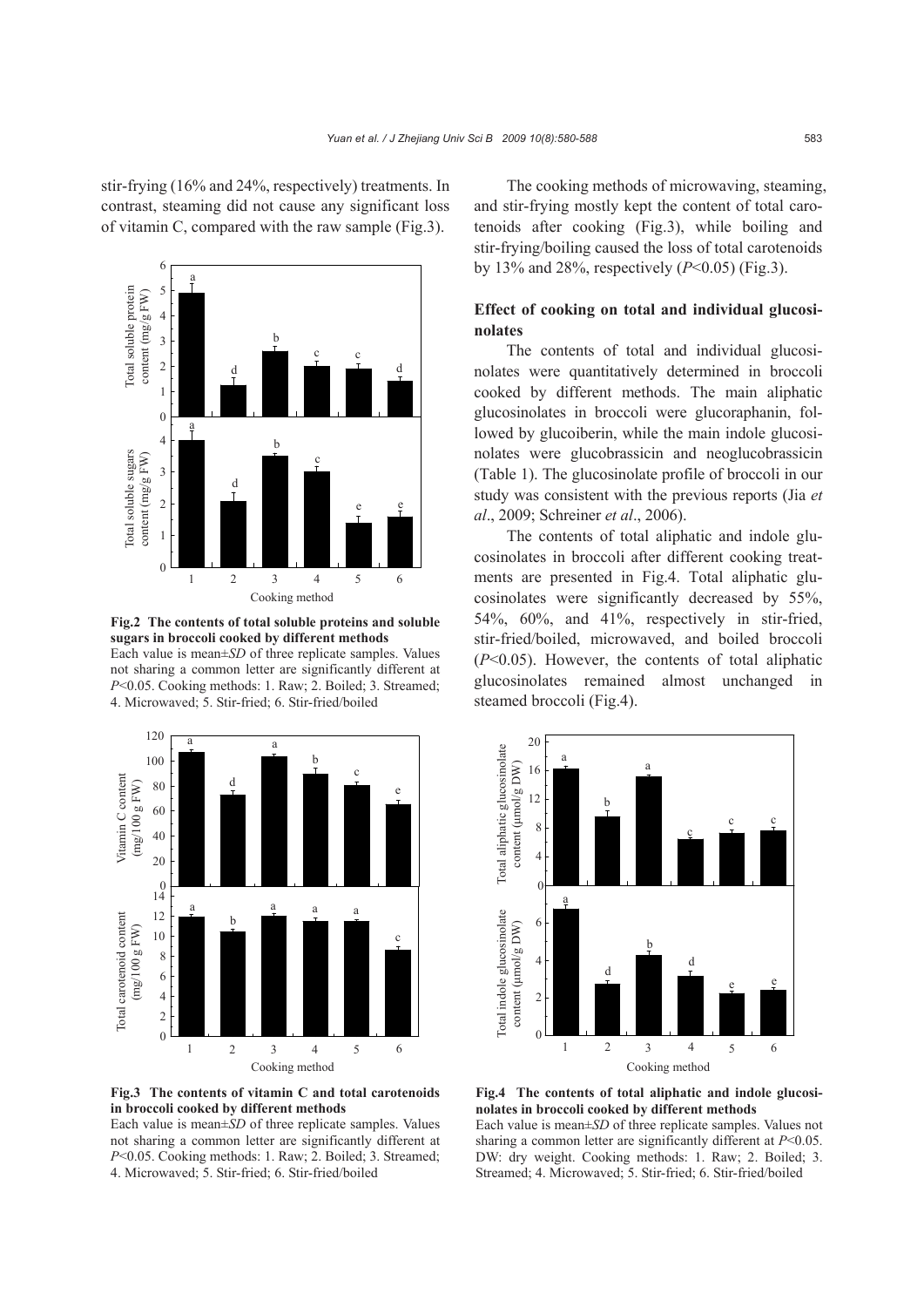| Type                                                     | Trivial name      | Glucosinolate side chain                          |  |  |  |  |  |
|----------------------------------------------------------|-------------------|---------------------------------------------------|--|--|--|--|--|
|                                                          | AG Glucoraphanin  | 4-Methylsulphinylbutyl                            |  |  |  |  |  |
|                                                          | Glucoiberin       | 3-Methylsulfinylpropyl                            |  |  |  |  |  |
| IG                                                       | Progoitrin        | $2(R)$ -2-hydroxy-3-buteny                        |  |  |  |  |  |
|                                                          | Glucobrassicin    | 3-Indolylmethyl                                   |  |  |  |  |  |
|                                                          | Neoglucobrassicin | 1-Methoxy-3-indolylmethyl                         |  |  |  |  |  |
|                                                          |                   | 4-Methoxyglucobrassicin 4-Methoxy-3-indolylmethyl |  |  |  |  |  |
| A.G. alinhatic glucosinolates: IG: indole glucosinolates |                   |                                                   |  |  |  |  |  |

**Table 1 Glucosinolates identified in broccoli (***Brassica oleracea* **L. var.** *italica* **cv. Youxiu)** 

AG: aliphatic glucosinolates; IG: indole glucosinolates

The content of total indole glucosinolates in broccoli was significantly decreased by all cooking treatments (*P*<0.05); moreover, the loss rate of total indole glucosinolates in broccoli was significantly higher than that of total aliphatic glucosinolates by all cooking treatments, except microwaving (*P*<0.05). The steaming led to the lowest loss of total indole glucosinolates (36.8%), while stir-frying and stirfrying/boiling presented the highest (67% and 64%, respectively).

Individual glucosinolates showed analogous responses to the cooking treatments with total aliphatic and indole glucosinolates. However, the loss of glucobrassicin was notably higher compared with other glucosinolates, with a loss rate ranging from 42% to 71% (*P*<0.05). For glucoraphanin, the highest loss was found in microwaving (62%), while it was not significantly affected by steaming (Table 2).

|  | Table 2 Individual glucosinolate content in broccoli cooked by different methods |  |  |  |
|--|----------------------------------------------------------------------------------|--|--|--|
|  |                                                                                  |  |  |  |

| Treatments        | Aliphatic glucosinolates (µmol/g DW) |                            |                               | Indole glucosinolates (µmol/g DW) |                               |                               |  |
|-------------------|--------------------------------------|----------------------------|-------------------------------|-----------------------------------|-------------------------------|-------------------------------|--|
|                   | <b>PROG</b>                          | ΙB                         | RAPH                          | GB                                | $4-mtGB$                      | <b>NEO</b>                    |  |
| Raw               | $0.43 \pm 0.03^a$                    | $2.20 \pm 0.10^a$          | $13.60 \pm 0.30^a$            | $4.10\pm0.16^a$                   | $0.41 \pm 0.02^a$             | $2.23 \pm 0.18^a$             |  |
| <b>Boiled</b>     | $0.23 \pm 0.01^b$                    | $1.01 \pm 0.09^b$          | $8.30 \pm 0.88^b$             | $1.52 \pm 0.23$ <sup>c</sup>      | $0.19 \pm 0.02$ <sup>cd</sup> | $1.03 \pm 0.19^{cd}$          |  |
| Steamed           | $0.36 \pm 0.02^a$                    | $1.98 \pm 0.03^{\text{a}}$ | $12.80 \pm 0.29$ <sup>a</sup> | $2.40\pm0.11^b$                   | $0.37 \pm 0.02^b$             | $1.49 \pm 0.17^b$             |  |
| Microwaved        | $0.20 \pm 0.01^b$                    | $1.15 \pm 0.07^b$          | $5.10\pm0.19^d$               | $1.80 \pm 0.13$ <sup>c</sup>      | $0.20 \pm 0.01$ <sup>c</sup>  | $1.16 \pm 0.15$ <sup>c</sup>  |  |
| Stir-fried        | $0.19 \pm 0.02$ <sup>bc</sup>        | $1.01 \pm 0.04^b$          | $6.10\pm0.42^c$               | $1.18 \pm 0.29$ <sup>d</sup>      | $0.16 \pm 0.02$ <sup>d</sup>  | $0.91 \pm 0.09$ <sup>cd</sup> |  |
| Stir-fried/boiled | $0.17 \pm 0.02$ <sup>c</sup>         | $0.88 \pm 0.03^b$          | $6.50 \pm 0.29$ <sup>c</sup>  | $1.40 \pm 0.30$ <sup>cd</sup>     | $0.17 \pm 0.03$ <sup>cd</sup> | $0.84 \pm 0.13$ <sup>c</sup>  |  |

All values are mean±*SD* (*n*=3). Values in the same column sharing a common superscript letter are significantly different at *P*<0.05. DW: dry weight; PROG: progoitrin; IB: glucoiberin; RAPH: glucoraphanin; GB: glucobrassicin; 4-mtGB: 4-methoxyglucobrassicin; NEO: neoglucobrassicin

#### DISCUSSION

The effects of five different cooking methods (steaming, microwaving, boiling, stir-frying, and stir-frying/boiling) on the contents of chlorophyll, vitamin C, total carotenoids, total soluble sugars, total soluble proteins and glucosinolates were investigated in the present study. The degree of greenness, due to chlorophyll content, is important in determining the final quality of green vegetables (Nisha *et al*., 2004). It was also reported that chlorophyll and its derivatives exerted beneficial effects such as anticarcinogenic and antimutagenic activities (Turkmen *et al*., 2006). Green vegetables exhibit poor color quality and decreased chlorophyll content as compared with the raw material after thermally processed (Adebooye *et al*., 2008; Turkmen *et al*., 2006). In the present study, boiling, stir-frying/boiling, stir-frying, and microwaving led a great loss of chlorophyll in broccoli. In contrast, steaming did not cause any significant loss of chlorophyll content.

Soluble proteins and soluble sugars are important chemical compounds with nutritional value for human. However, few data are available on the influence of cooking methods on total soluble proteins and soluble sugars. Our study shows that all cooking methods caused great losses of total soluble proteins and soluble sugars, particularly the boiling and stirfrying/boiling that use a great amount of water. It is possible that soluble proteins and soluble sugars in broccoli were lost by leaching to surrounding water.

Vitamin C is one of the most important nutrients in broccoli as well as in many other horticultural crops and has many biological functions in the human body (Lee and Kader, 2000). The concentration of ascorbic acid (the predominant form of vitamin C) in broccoli generally was decreased after cooking (Serrano *et al*., 2006). Previous studies have shown that boiling and microwaving caused a great loss of vitamin C (López-Berenguer *et al*., 2007; Sikora *et al*., 2008; Vallejo *et al*., 2002). Our study also shows that boiling and stir-frying/boiling caused a dramatic loss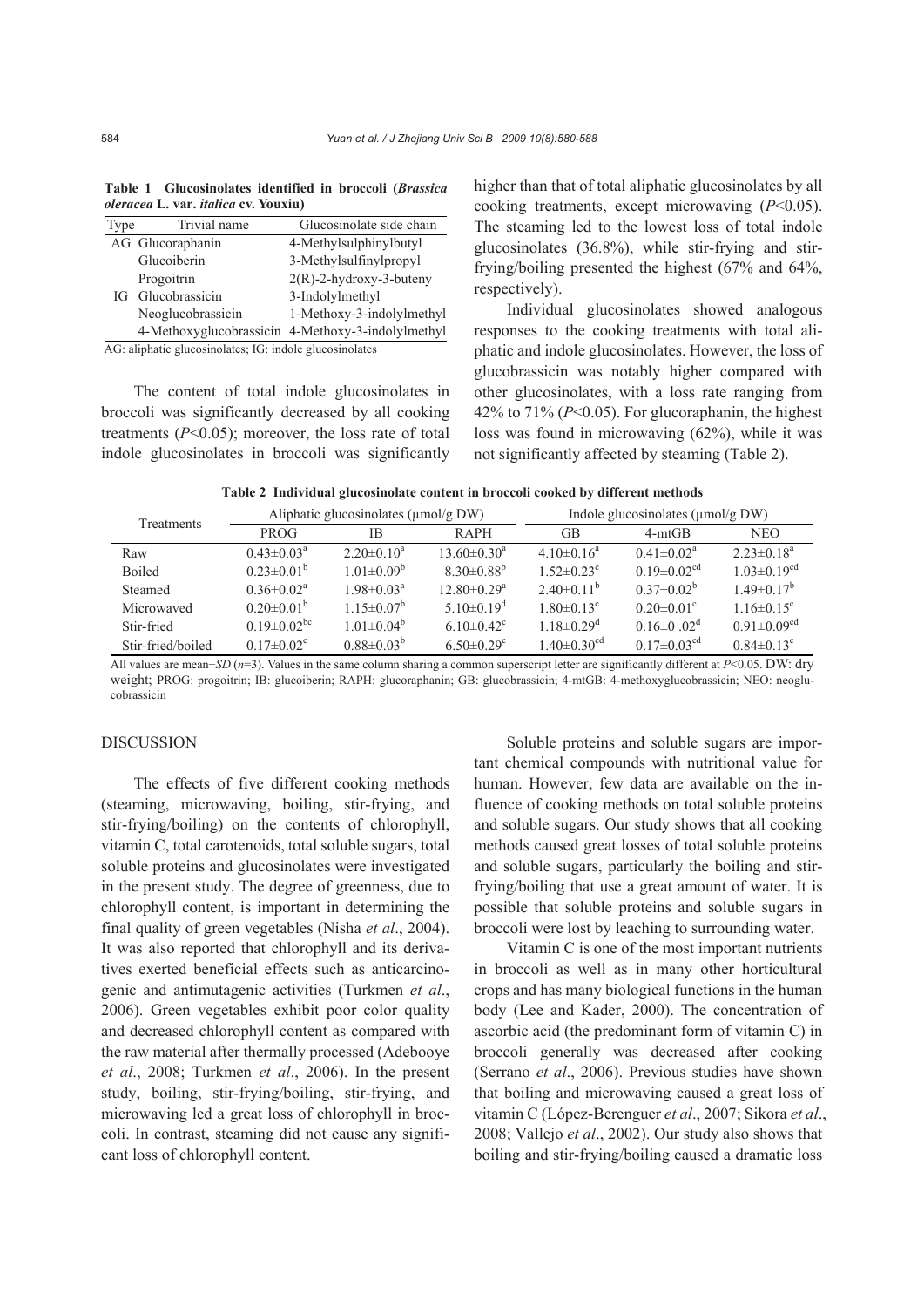of vitamin C. Hudson *et al*.(1985) and Vallejo *et al*. (2002) reported that steaming caused less loss of vitamin C than boiling and microwaving, which is consistent with our study. Stir-frying caused a considerable loss of vitamin C (16%), however, much less than stir-frying/boiling and boiling (38% and 33%, respectively). Vitamin C is water soluble, stir-frying/boiling and boiling might cause great losses of vitamin C by leaching into surrounding water other than thermal degradation.

Carotenoids have been extensively studied for their potential protection against numerous cancers. Several reports on the retention of total carotenoids in cooked broccoli are available in recent years. In our study, we found that, in general, total carotenoids were retained better compared with vitamin C, which is similar to earlier reports (Zhang and Hamauzu, 2004). Gliszczyńska-Świgło *et al*.(2006) and Miglio *et al*.(2008) reported that boiling and steaming of broccoli resulted in an increase in carotenoids as compared with fresh broccoli, while frying caused a 67% loss of the initial carotenoid concentration. In the present study, it was found that boiling and stirfrying/boiling led to the losses of total carotenoids by 13% and 28%, respectively, while microwaving, steaming, and stir-frying did not cause any significant loss of total carotenoids when compared with raw sample. Similar effect of boiling on total carotenoids in broccoli was reported by Zhang and Hamauzu (2004). In our study, stir-frying followed by boiling caused much greater loss of total carotenoids than boiling and stir-frying alone, probably because of leaching into oil and then washing into the water.

Glucosinolates are one of the most important bioactive compounds in broccoli. The glucosinolates-derived isothiocyanates are known to exert the anti-carcinogenic activity in broccoli. Several isothiocyanates derived from methylsulfinyl aliphatic glucosinolates, such as sulforaphane and indole-3 carbinol (derived from glucoraphanin and glucobrassicin, respectively) in broccoli, are regarded to reduce the risk of cancers (Traka and Mithen, 2009). All the cooking treatments caused the losses of glucoraphanin and other glucosinolates, the precursors of anticancer isothiocyanates in the present study (Fig.4), which might affect the nutrition value of broccoli although the glucosinolate contents do not necessarily reflect the contents of the corresponding isothiocyanates formed (Matusheski *et al*., 2006). Broccoli suffers a series of stresses during post-harvest handlings, which might trigger complex metabolism of glucosinolates. For example, cutting before cooking brings the degradation enzyme myrosinase to contact with glucosinolates, which might cause glucosinolate hydrolysis at high degree (Jia *et al*., 2009). On the other hand, it might also induce the biosynthesis of glucosinolates during cooking treatments. The glucosinolate level in broccoli is a reflection of two opposing physiological processes, hydrolysis of glucosinolate by myrosinase and induction of glucosinolate biosynthesis in an unknown way (Jia *et al*., 2009). Cooking affects glucosinolate composition and content of *Brassica* vegetables, depending on the processing manner, cooking time, vegetable type, and damage degree of vegetable cell tissues. Steaming was reported to well preserve the total glucosinolates in broccoli (Song and Thornalley, 2007; Vallejo *et al*., 2002), brussels sprouts, cauliflower, and cabbage (Rungapamestry *et al*., 2006; Song and Thornalley, 2007), and even increase the total glucosinolates in broccoli (Gliszczyńska-Świgło *et al*., 2006; Miglio *et al*., 2008). The well-preserving or increase in glucosinolate could be partially explained by the inactivation of myrosinase and by a breakdown of plant tissue upon heat (Vallejo *et al*., 2002). Part of these molecules are bound to the cell walls and released only after a breakdown of cell structures (Gliszczyńska-Świgło *et al*., 2006). This agrees with our findings in some respects. In our study, steaming did not affect the content of total aliphatic glucosinolates; however, it significantly reduced total indole glucosinolates by 37%, although the loss rate is much less than those of other cooking methods tested in the present study. This discrepancy might be due to the difference in cut size, physical structure of broccoli, and the steaming time used.

It was reported that boiling caused great loss of glucosinolates of vegetables (Ciska and Kozlowska, 2001; Oerlemans *et al*., 2006; Volden *et al*., 2008b), and we observed in the present study that total aliphatic and indole glucosinolates were reduced by boiling and stir-frying/boiling (41% and 60%, respectively). Glucosinolates are water-soluble compounds and are usually lost during conventional cooking because of leaching into surrounding water due to cell lysis (Gliszczyńska-Świgło *et al*., 2006).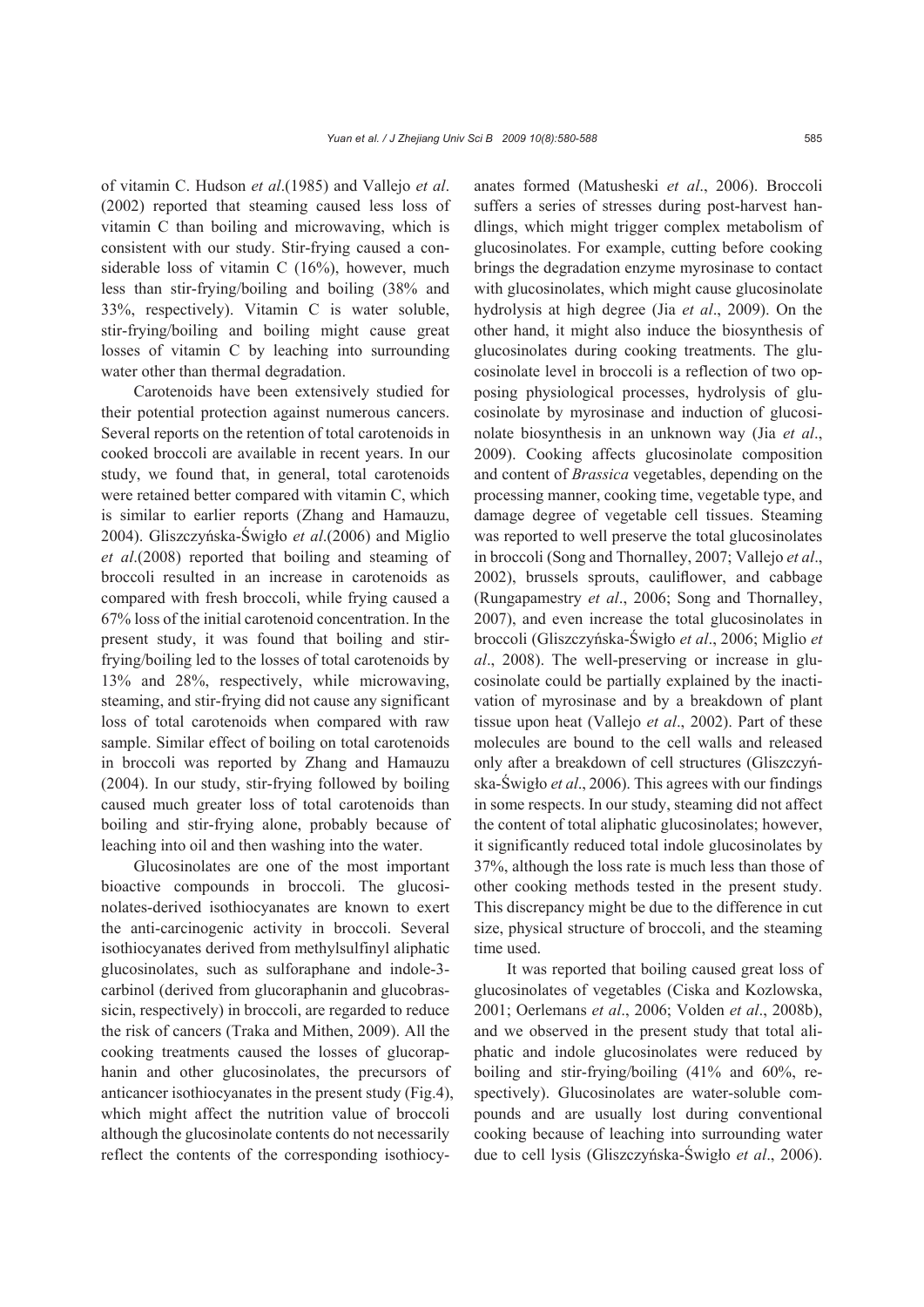On the other hand, thermal degradation of glucosinolates occurred in high temperature (Oerlemans *et al*., 2006).

Microwaving, as well as stir-frying and stir-frying/boiling, caused a high loss of glucosinolates in the present work. The microwave cooking process presents controversial results in the literature due to the different conditions that are employed such as time, power, and the volume of added water (López-Berenguer *et al*., 2007). Vallejo *et al*.(2002) reported that cooking by microwave resulted in high losses of both aliphatic and indole/aromatic glucosinolates in broccoli. The high rate of water evaporation leaching the glucosinolates from the broccoli florets might explain those dramatic losses (López-Berenguer *et al*., 2007), which is consistent with our findings. On the contrary, Verkerk and Dekker (2004) reported an increase (about 78%) in total glucosinolate content in red cabbage after microwave cooking and it might be an result due to an increase on the chemical extractability. Under our cooking conditions, more than 5 min of cooking with microwave set at 1000 W would prevent the intact myrosinase from hydrolyzing glucosinolates, because these are denaturalizing conditions for this enzyme. Loss for glucosinolates was probably due to leaching into water (López-Berenguer *et al*., 2007); therefore, it is necessary to avoid adding excess water during cooking.

Song and Thornalley (2007) reported that the glucosinolate content of *Brassica* vegetables including broccoli cooked by the stir-frying for 3~5 min with cooking oil pre-heated to 200 °C was not significantly changed. In contrast, stir-frying and stir-frying/boiling caused great losses of glucosinolates in broccoli in our study. The myrosinase enzyme was inactivated rapidly by pre-heated cooking oil at 200 °C without any effect on glucosinolate content in broccoli. However, the cooking oil was pre-heated and maintained at 130~140 °C in our study, which could induce the broccoli thermal breakdown and/or the enzymatic degradation. In regards with these, it is better to pre-heat the oil to a high temperature (200 °C or more) that could reduce the loss of total glucosinolates. No difference in the degradation of total aliphatic and indole glucosinolates was observed between stirfrying and stir-frying/boiling in the present study, suggesting that it was the stage of stir-frying at high temperature (130~140  $^{\circ}$ C), rather than the stage of boiling, that leached the glucosinolates into water and caused the loss of glucosinolates.

The aliphatic glucosinolates were generally more stable than indole glucosinolates during postharvest and cooking treatments of *Brassica* vegetables (Cieslik *et al*., 2007; Ciska and Kozlowska, 2001; Jia *et al*., 2009; Rungapamestry *et al*., 2007; Vallejo *et al*., 2002). Vallejo *et al*.(2002) reported that the loss of total indole glucosinolates after high pressure boiling, steam cooking, microwaving, and low pressure boiling was higher than that of total aliphatic glucosinolates. In our study, it was found that the loss rate of total indole glucosinolates was significantly higher than that of total aliphatic glucosinolates in broccoli after stir-frying, stir-frying/boiling, steaming, and boiling. However, a contrary result was observed for microwaving, after which the loss of total indole glucosinolates was significantly lower than that of total aliphatic glucosinolates, in contrast to the results reported by Vallejo *et al*.(2002).

Individual glucosinolates showed analogous responses to different cooking treatments with the total aliphatic and indole glucosinolates. However, the loss rates varied among individual glucosinolates. The loss rate of glucobrassicin was the highest among all the glucosinolates, which is somewhat agreeable with the finding that glucoiberin, sinigrin and glucobrassicin showed the highest reductions after cooking (Rosa and Heaney, 1993). However, Volden *et al*. (2008b) reported that progoitrin had an exceptionally higher decline rate in comparison with all other glucosinolates in white cabbage. They also found that reductions in progoitrin, glucoerucin and 4-hydroxyglucobrassicin in red cabbage were more dramatic for all treatments than those of other glucosinolates (Volden *et al*., 2008a). These reports are in disagreement with our results. Differences in individual diffusion and hydrophilic properties of individual glucosinolates are likely important (Volden *et al*., 2008a). For glucoraphanin and glucobrassicin, the highest retention was found in steam cooking. In this regards, it is likely that broccoli cooked by steaming will be better fit for human consumption than other cooking methods.

In conclusion, the current study clearly shows that nutrient and health-promoting compounds in broccoli are significantly affected by domestic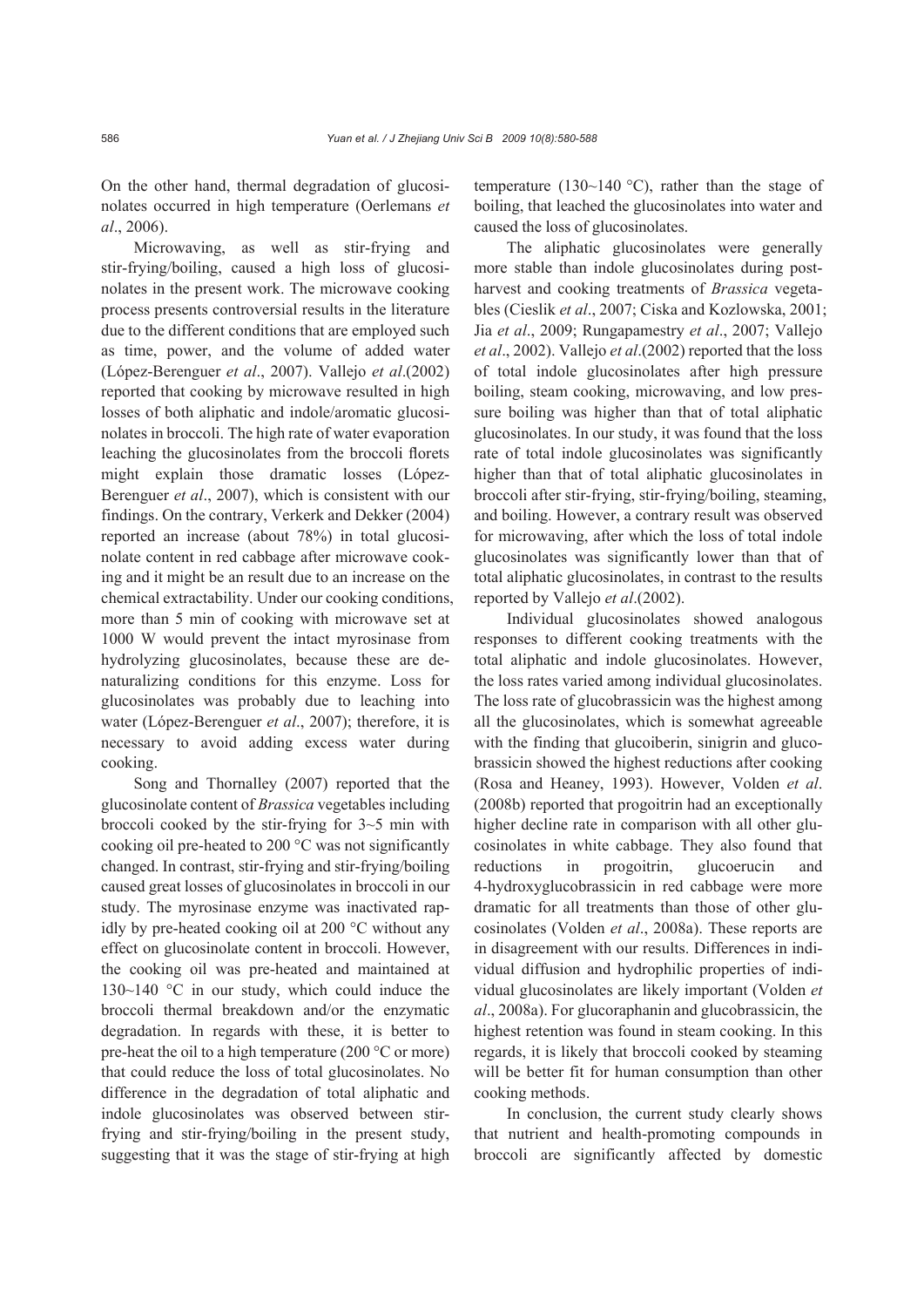cooking. All cooking treatments, except steaming, caused great losses of chlorophyll and vitamin C. Only boiling and stir-frying/boiling caused the loss of total carotenoids. All cooking treatments caused significant decreases of total soluble proteins and soluble sugars while steaming obtained the best retention. Total aliphatic and indole glucosinolates were significantly modified by all cooking treatments, except that total aliphatic glucosinolates were not modified by steaming. In general, the steaming led to the lowest loss of total glucosinolates, while stir-frying and stir-frying/boiling presented the highest. Among individual glucosinolates, the loss of glucobrassicin was notably higher when compared with other glucosinolates.

Steaming had minimal effects on chlorophyll, soluble proteins and sugars, and vitamin C as well as glucosinolates. On the other hand, stir-frying and stir-frying/boiling, two popular Chinese cooking methods, caused great losses of these compounds. To best retain nutritional values at maximum level, Chinese consumers may process the broccoli by steam cooking, a 'friendly' and 'better' process, instead of traditional stir-fry or stir-fry/boil cooking.

### ACKNOWLEDGEMENT

We are thankful to the 985-Institute of Agrobiology and Environmental Sciences of Zhejiang University for providing convenience in using the experimental equipments.

#### **References**

- Adebooye, O.C., Vijayalakshmi, R., Singh, V., 2008. Peroxidase activity, chlorophylls and antioxidant profile of two leaf vegetables (*Solanum nigrum* L. and *Amaranthus cruentus* L.) under six pretreatment methods before cooking. *Int. J. Food Sci. Technol.*, **43**(1):173-178.
- AOAC (Association of Official Analytical Chemists), 1990. Official Method 985.33. Vitamin C (Reduced Ascorbic Acid) in Ready-to-feed Milk-based Infant Formula 2,6-Dichloroindophenol Titrimetric Method. *In*: Official Methods of Analysis. AOAC International, Washington DC, p.1108-1109.
- Bradford, M.M., 1976. A rapid and sensitive method for the quantitation of microgram quantities of protein utilizing the principle of protein-dye binding. *Analyt. Biochem*., **72**(1-2):248-254. [doi:10.1016/0003-2697(76)90527-3]
- Cieslik, E., Leszczynska, T., Filipiak-Florkiewicz, A., Sikora, E., Pisulewski, P.M., 2007. Effects of some technological

processes on glucosinolate contents in cruciferous vegetables. *Food Chem.*, **105**(3):976-981. [doi:10.1016/j. foodchem.2007.04.047]

- Ciska, E., Kozlowska, H., 2001. The effect of cooking on the glucosinolates content in white cabbage. *Eur. Food Res. Technol.*, **212**(5):582-587. [doi:10.1007/s002170100293]
- Gliszczyńska-Świgło, A., Ciska, E., Pawlak-Lemanska, K., Chmielewski, J., Borkowski, T., Tyrakowska, B., 2006. Changes in the content of health-promoting compounds and antioxidant activity of broccoli after domestic processing. *Food Addit. Contam.*, **23**(11):1088-1098. [doi: 10.1080/02652030600887594]
- Haughn, G.W., Davin, L., Giblin, M., Underhill, E.W., 1991. Biochemical genetics of plant secondary metabolites in *Arabidopsis thaliana*: the glucosinolates. *Plant Physiol*. **97**(1):217-226. [doi:10.1104/pp.97.1.217]
- Hudson, D.E., Dalal, A., Lachance, P.A., 1985. Retention of vitamins in fresh and frozen broccoli prepared by different cooking methods. *J. Food Qual.*, **8**(1):45-50. [doi:10.1111/j.1745-4557.1985.tb00832.x]
- Jia, C.G., Xu, C.J., Wei, J., Yuan, J., Yuan, G.F., Wang, B.L., Wang, Q.M., 2009. Effect of modified atmosphere packaging on visual quality and glucosinolates of broccoli florets. *Food Chem.*, **114**(1):28-37. [doi:10.1016/ j.foodchem.2008.09.009]
- Lee, S.K., Kader, A.A., 2000. Preharvest and postharvest factors influencing vitamin C content of horticultural crops. *Postharvest Biol. Technol.*, **20**(3):207-220. [doi: 10.1016/S0925-5214(00)00133-2]
- Lin, C.H., Chang, C.Y., 2005. Textural change and antioxidant properties of broccoli under different cooking treatments. *Food Chem.*, **90**(1-2):9-15. [doi:10.1016/j.foodchem.2004. 02.053]
- Liu, X.Q., Li, Y.H., 2000. Epidemiological and nutritional research on prevention of cardiovascular disease in China. *Br. J. Nutr.*, **84**(6):S199-S203. [doi:10.1079/096582197 388699]
- López-Berenguer, C., Carvajal, M., Moreno, D.A., Garcia-Viguera, C., 2007. Effects of microwave cooking conditions on bioactive compounds present in broccoli inflorescences. *J. Agric. Food Chem.*, **55**(24):10001- 10007. [doi:10.1021/jf071680t]
- Masrizal, M.A., Giraud, D.W., Driskell, J.A., 1997. Retention of vitamin C, iron, and beta-carotene in vegetables prepared using different cooking methods. *J. Food Qual.*, **20**(5):403-418. [doi:10.1111/j.1745-4557.1997.tb00483.x]
- Matusheski, N.V., Swarup, R., Juvik, J.A., Mithen, R., Bennett, M, Jeffery, E.H., 2006. Epithiospecifier protein from broccoli (*Brassica oleracea* L. ssp. *italica*) inhibits formation of the anticancer agent sulforaphane. *J. Agric. Food Chem.*, **54**(6):2069-2076. [doi:10.1021/jf0525277]
- Miglio, C., Chiavaro, E., Visconti, A., Fogliano, V., Pellegrini, N., 2008. Effects of different cooking methods on nutritional and physicochemical characteristics of selected vegetables. *J. Agric. Food Chem.*, **56**(1):139-147. [doi: 10.1021/jf072304b]
- Nisha, P., Singhal, R.S., Pandit, A.B., 2004. A study on the